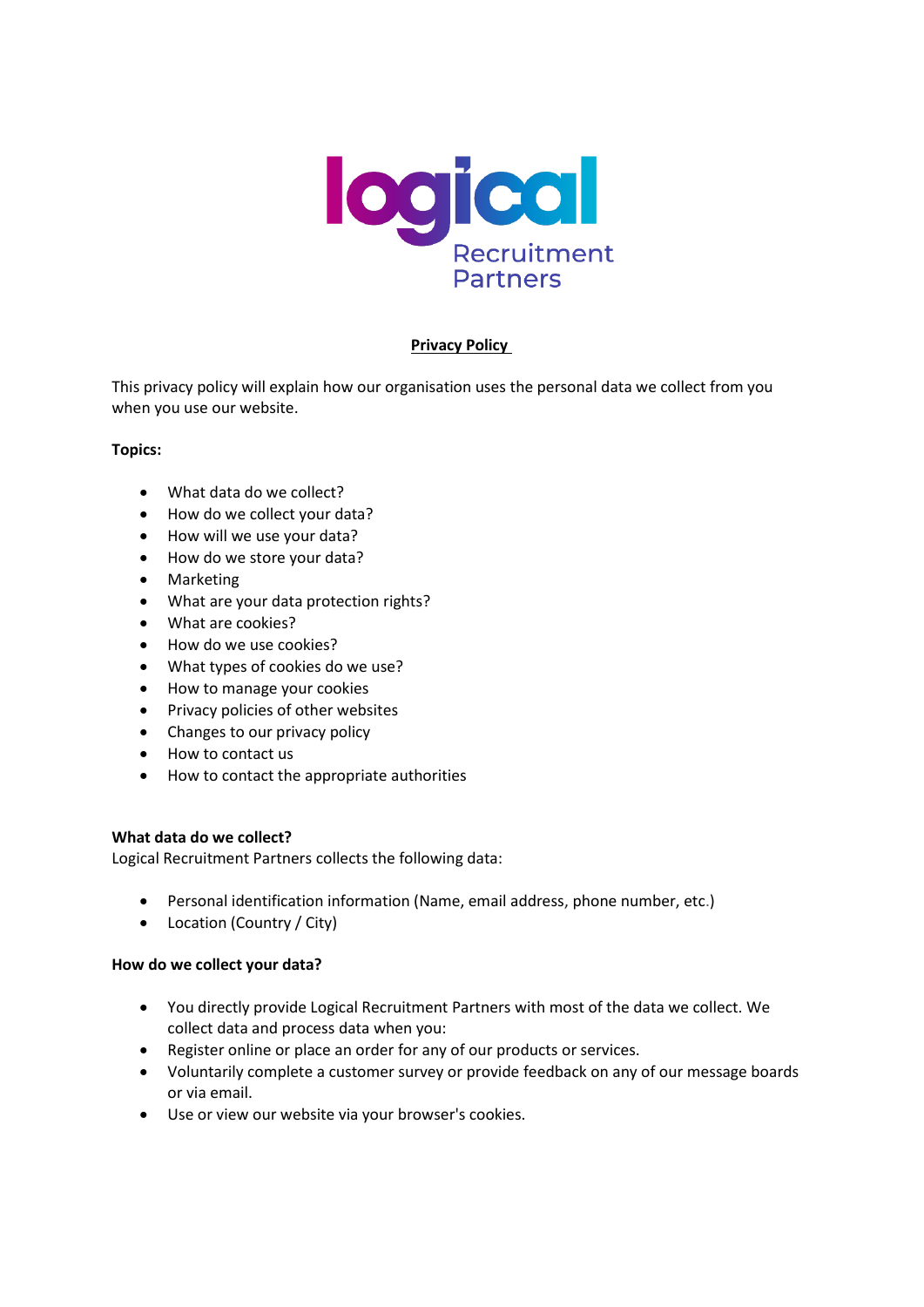Logical Recruitment Partners may also receive your data indirectly from the following sources: All social media networks. Referral from a friend in respect of our "Refer a Friend" offer.

#### **How will we use your data?**

#### **Logical Recruitment Partners collects your data so that we can:**

Process your order, manage your account. Email you with special offers on other products and services we think you might like.

Logical Recruitment Partners will never share your data with our partner companies who may wish to offer you their products and services.

#### **How do we store your data?**

Logical Recruitment Partners securely stores your data on our secure database. Logical Recruitment Partners will keep your Name, email address, phone number, Location (Country / City) for 5 years. Once this time has expired, have you not engaged our services, we will delete your data by removing it from our database. You will receive no further marketing or other communications from us at this point.

#### **Marketing**

Logical Recruitment Partners would like to send you information about products and services of ours that we think you might like.

If you have agreed to receive marketing, you may always opt out later.

You have the right at any time to stop Logical Recruitment Partners from contacting you for marketing purposes or giving your data to other members of the Logical Recruitment Partners Group.

If you no longer wish to be contacted for marketing purposes[, please click here.](mailto:hello@lrp.jobs)

### **What are your data protection rights?**

Logical Recruitment Partners would like to make sure you are fully aware of all your data protection rights. Every user is entitled to the following:

**The right to access -** You have the right to request Logical Recruitment Partners for copies of your personal data. We may charge you a small fee for this service.

**The right to rectification -** You have the right to request that Logical Recruitment Partners correct any information you believe is inaccurate. You also have the right to request Logical Recruitment Partners to complete information you believe is incomplete.

**The right to erasure** - You have the right to request that Logical Recruitment Partners erase your personal data, under certain conditions.

**The right to restrict processing** - You have the right to request that Logical Recruitment Partners restrict the processing of your personal data, under certain conditions.

**The right to object to processing** - You have the right to object to Logical Recruitment Partners's processing of your personal data, under certain conditions.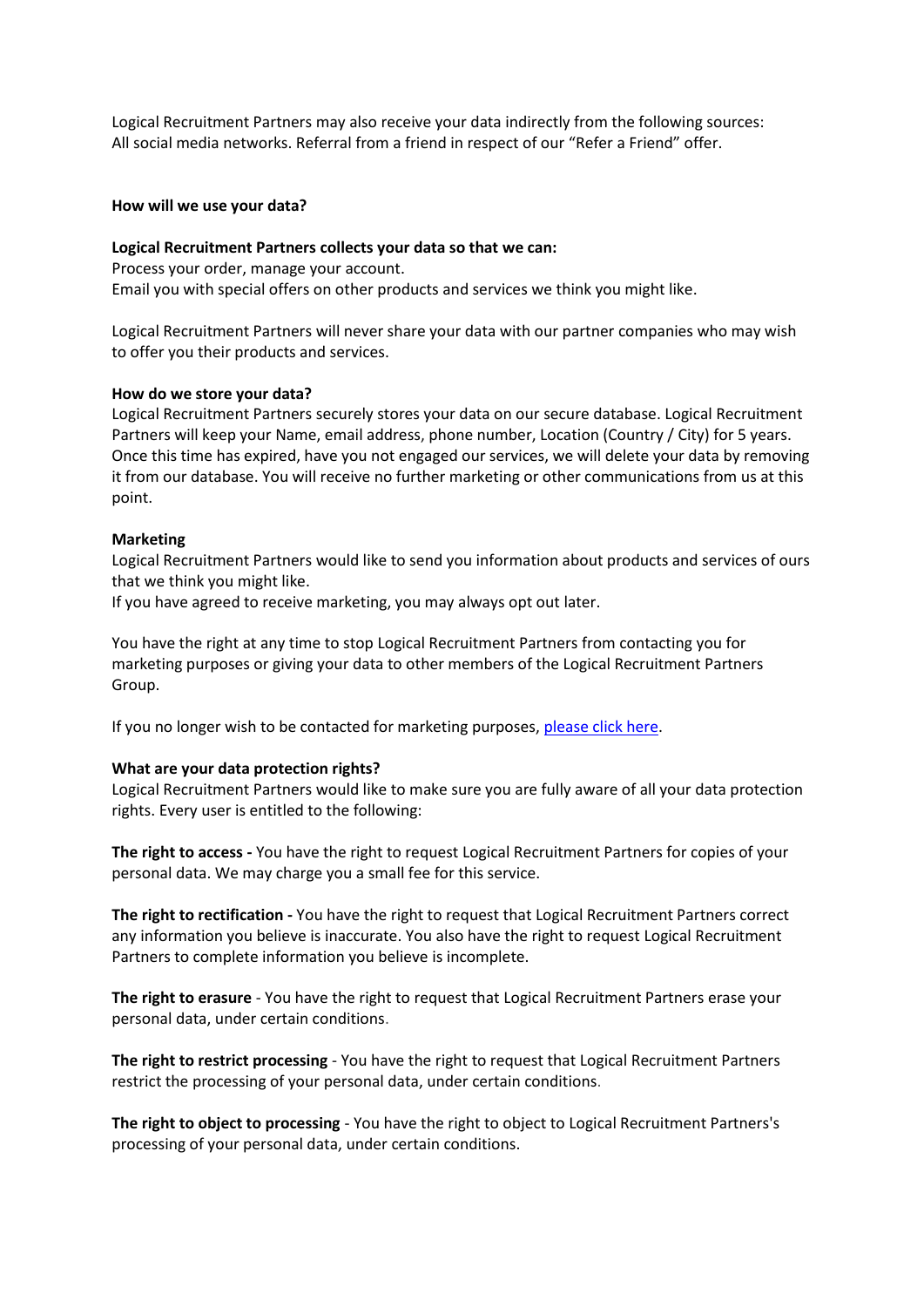**The right to data portability** - You have the right to request that Logical Recruitment Partners transfer the data that we have collected to another organisation, or directly to you, under certain conditions.

If you make a request, we have one month to respond to you. If you would like to exercise any of these rights, please contact us at our email: [hello@lrp.jobs](mailto:hello@lrp.jobs)

Call us at: 0044 333 121 8121

Or write to us:

Logical Recruitment Partners, Venture House, 2 Arlington Square, Bracknell RG12 1WA

### **What are cookies?**

Cookies are text files placed on your computer to collect standard Internet log information and visitor behavior information. When you visit our websites, we may collect information from you automatically through cookies or similar technology.

For further information, visit allaboutcookies.org.

#### **How do we use cookies?**

Logical Recruitment Partners uses cookies in a range of ways to improve your experience on our website, including:

- Keeping you signed in
- Understanding how you use our website

### **What types of cookies do we use?**

There are a number of different types of cookies, however, our website uses:

- Functionality Logical Recruitment Partners uses these cookies so that we recognize you on our website and remember your previously selected preferences. These could include what language you prefer and location you are in. A mix of first-party and third-party cookies are used.
- Advertising Logical Recruitment Partners uses these cookies to collect information about your visit to our website, the content you viewed, the links you followed and information about your browser, device, and your IP address. Logical Recruitment Partners sometimes shares some limited aspects of this data with third parties for advertising purposes. We may also share online data collected through cookies with our advertising partners. This means that when you visit another website, you may be shown advertising based on your browsing patterns on our website.

### **How to manage cookies**

You can set your browser not to accept cookies, and the above website tells you how to remove cookies from your browser. However, in a few cases, some of our website features may not function as a result.

#### **Privacy policies of other websites**